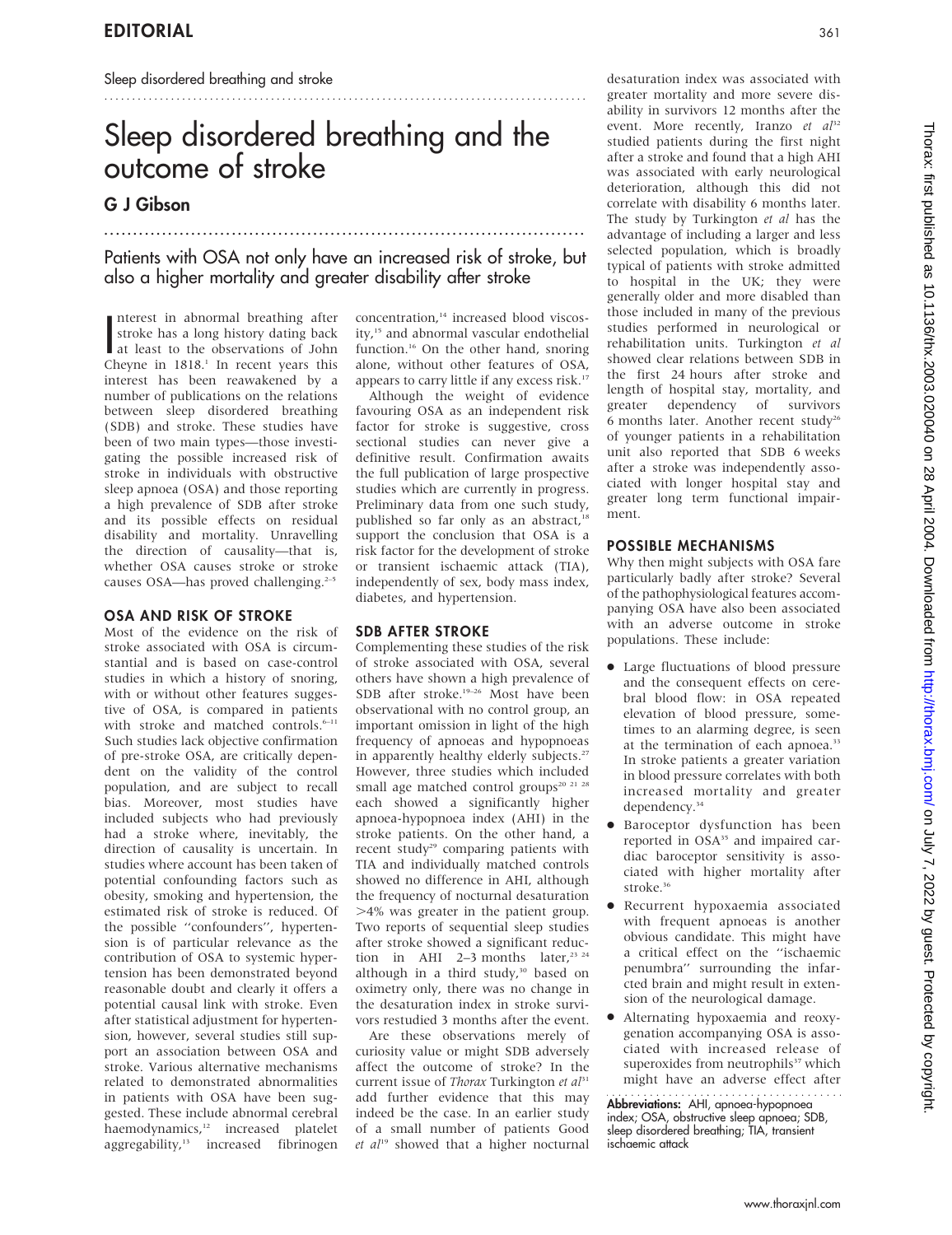stroke in light of evidence from animal stroke models.<sup>38</sup>

 $\bullet$  Inflammatory and proinflammatory markers and mediators such as C reactive protein<sup>39</sup> and adhesion molecules<sup>40</sup> are increased in OSA while, in stroke, inflammatory changes are increasingly recognised as possibly contributing to injury of vulnerable brain tissue.<sup>4</sup>

Clearly, therefore, there are many similarities between the pathophysiological changes which accompany OSA and factors which influence the outcome of stroke. Further work will be required to tease out which of the above are likely to be most relevant to the associations shown by Turkington et al.<sup>31</sup>

Most of the features associated with more severe SDB after stroke are consistent with pre-existing OSA. These include a history of snoring<sup>22 42</sup> or sleepiness<sup>28</sup> <sup>30</sup> and greater body mass index<sup>21 22 25</sup> and neck circumference.<sup>22 25</sup> Also relevant is an earlier case-control study<sup>43</sup> which showed a clear doseresponse relationship between the reported severity of pre-stroke snoring and mortality 6 months after a stroke. On the other hand, there is little apparent relation between SDB and the characteristics of a recent stroke such as its clinical severity<sup>24-26 30</sup> or location, $23 \times 32$  or the extent of acute changes visible on CT scanning.<sup>44</sup> SDB is, however, more severe in patients with the lacunar syndrome<sup>24 30</sup> which is closely related to hypertension, and in those with CT evidence of chronic cerebrovascular disease.<sup>44</sup>

Taken together, a unifying hypothesis arising from these various studies would be that patients with pre-existing OSA have an increased risk, not only of developing stroke but also of an adverse outcome in terms of both mortality and disability. Such individuals may be more likely to show exaggerated SDB after a stroke and a consequent poor outcome.

### CLINICAL IMPLICATIONS

Are these findings merely of theoretical interest or might they have practical relevance? The most obvious therapeutic implication relates to the potential value of treating OSA after a stroke with continuous positive airway pressure (CPAP). Although one study reported that some younger patients during rehabilitation after stroke will tolerate CPAP,<sup>45</sup> our experience, like that of others studying a more representative older population,<sup>46 47</sup> has been more pessimistic. If CPAP is to influence the outcome of stroke by limiting ischaemic damage to the vulnerable areas of brain in the ''penumbra'', it seems likely that its optimal timing would be very soon after the event. However, the practicalities of introducing such unfamiliar treatment to elderly, disabled, and sometimes confused patients in an acute hospital ward or stroke unit are such that the widespread applicability of CPAP after a stroke is unlikely. It may, nonetheless, have a role in selected individuals. Hui et  $al^{47}$  found that the small minority of patients who tolerated CPAP shortly after a stroke had symptoms suggesting pre-existing OSA. This conclusion concurs with studies of patients with OSA in whom compliance with CPAP is better in those with more severe symptoms, particularly daytime sleepiness.<sup>48</sup> In practice, of course, stroke patients with features of preexisting OSA may be the very ones to target for CPAP therapy if, as suggested above, the adverse prognosis associated with SDB following stroke is due mainly to pre-stroke OSA.

## ACKNOWLEDGEMENT

The author thanks Professor G A Ford for helpful discussion.

Thorax 2004;59:361–363. doi: 10.1136/thx.2003.020040

Correspondence to: Professor G J Gibson, Department of Respiratory Medicine, Freeman Hospital, Newcastle upon Tyne NE7 7DN, UK; g.j.gibson@ncl.ac.uk

## **REFERENCES**

- 1 Cheyne J. A case of apoplexy in which the fleshy part of the heart was converted into fat. Dublin Hospital Reports 1818;2:216–23.
- 2 Harbison JA, Gibson GJ. Snoring, sleep apnoea and stroke: chicken or scrambled egg? Q J Med 2000;93:647–54.
- 3 Mohsenin V. Sleep-related breathing disorders and risk of stroke. Stroke 2001;32:1271–8.
- 4 Neau JP, Paquereau J, Meurice JC, et al. Stroke and sleep apnoea: cause or consequence? Sleep Med Rev 2002;6:457–69.
- 5 Yaggi H, Mohsenin V. Sleep-disordered breathing and stroke. Clin Chest Med 2003;24:223–37.
- 6 Partinen M, Palomaki H. Snoring and cerebral infarction. Lancet 1985;ii:1325–6.
- 7 Koskenvuo M, Kaprio J, Telakivi T, et al. Snoring as a risk factor for ischaemic heart disease and stroke in men. BMJ 1987;294:16–9.
- Spriggs DA, French JM, Murdy JM, et al. Historical risk factors for stroke: a case control study. Age Ageing 1990;19:280–7.
- 9 Palomaki H. Snoring and the risk of ischemic brain infarction. Stroke 1991;22:1021–5.
- 10 Smirne S, Palazzi S, Zucconi M, et al. Habitual snoring as a risk factor for acute vascular disease. Eur Respir J 1993;6:1357–61.
- 11 Neau JP, Meurice JC, Paquereau J, et al. Habitual snoring as a risk factor for brain infarction. Acta Neurol Scand 1995;92:63–8.
- 12 Franklin KA. Cerebral haemodynamics in obstructive sleep apnoea and Cheyne-Stokes respiration. Sleep Med Rev 2002;6:429–41.
- 13 Sanner BM, Konermann M, Tepel M, et al. Platelet function in patients with obstructive sleep apnoea syndrome. Eur Respir J 2000;16:648–52.
- 14 Wessendorf TE, Thilmann AF, Wang YM, et al. Fibrinogen levels and obstructive sleep apnea in ischemic stroke. Am J Respir Crit Care Med 2000;162:2039–42.
- 15 Nobili L, Schiavi G, Bozano E, et al. Morning increase of whole blood viscosity in obstructive

sleep apnea syndrome. Clin Hemorheol Microcirc 2000;22:21–7.

- 16 Kato M, Roberts-Thompson P, Phillips B, et al. Impairment of endothelium-dependent vasodilation of resistance vessels in patients with obstructive sleep apnea. Circulation 2000;102:2607–10.
- Davies DP, Rodgers H, Walshaw D, et al. Snoring, daytime sleepiness and stroke: a casecontrol study of first-ever stroke. J Sleep Res 2003;12:313–8.
- 18 Yaggi K, Kernan W, Mohsenin V. The association between obstructive sleep apnea and stroke. Am J Respir Crit Care Med 2003;167:A173.
- Good DC, Henkle JQ, Gelber D, et al. Sleepdisordered breathing and poor functional outcome after stroke. Stroke 1996;27:252–9.
- 20 Dyken ME, Somers VK, Yamada T, et al. Investigating the relationship between stroke and obstructive sleep apnea. Stroke 1996;27:401–7.
- 21 Bassetti C, Aldrich MS. Sleep apnea in acute cerebrovascular diseases: final report on 128 patients. Sleep 1999;22:217–23.
- 22 Wessendorf TE, Teschler H, Wang YM, et al. Sleep-disordered breathing among patients with first-ever stroke. J Neurol 2000;247:41–7.
- 23 Parra O, Arboix A, Bechich S, et al. Time course of sleep-related breathing disorders in first-ever stroke or transient ischemic attack. Am J Respir Crit Care Med 2000;161:375–80.
- 24 Harbison J, Ford GA, James OFW, et al. Sleepdisordered breathing following acute stroke. Q J Med 2002;95:741–7.
- 25 Turkington PM, Bamford J, Wanklyn P, et al. Prevalence and predictors of upper airway obstruction in the first 24 hours after acute stroke. Stroke 2002;33:2037–42.
- 26 Kaneko Y, Hajek VE, Zivanovic V, et al. Relationship of sleep apnea to functional capacity and length of hospitalization following stroke. Sleep 2003;26:293–7.
- 27 Ancoli-Israel S, Kripke DF, Klauber MR, et al. Sleep-disordered breathing in community-dwelling elderly. Sleep 1991;14:486–95.
- Nasr-Wyler A, Bouillanne O, Lalhou A, et al. Syndrome d'apnees du sommeil et accident vasculaire cerebral dans une population agee. Rev Neurol (Paris) 1999;155:1057–62.
- 29 McArdle N, Riha RL, Vennelle M, et al. Sleepdisordered breathing as a risk factor for cerebrovascular disease: a case-control study in patients with transient ischaemic attacks. Stroke 2003;34:2916–21.
- 30 Lawrence E, Dundas R, Higgens S, et al. The natural history and associations of sleep disordered breathing in first ever stroke. Int J Clin Pract 2001;55:584–8.
- 31 Turkington PM, Allgar V, Bamford J, et al. Effect of upper airway obstruction in acute stroke on functional outcome at 6 months. Thorax 2004;59:367–71.
- 32 Iranzo A, Santamaria J, Berenguer J, et al. Prevalence and clinical importance of sleep apnea in the first night after cerebral infarction. Neurology 2002;58:911–6.
- 33 **Shepard JW**. Gas exchange and hemodynamics during sleep. Med Clin North Am 1985;69:1234–64.
- 34 Dawson SL, Manktelow BN, Robinson TG, et al. Which parameters of beat-to-beat blood pressure and variability best predict early outcome after acute ischemic stroke? Stroke 2000;31:463–8.
- 35 Belozeroff V, Berry RB, Khoo MC. Model-based assessment of autonomic control in obstructive sleep apnea syndrome. Sleep 2003;26:65–73.
- 36 Robinson TG, Dawson SL, Eames PJ, et al. Cardiac baroreceptor sensitivity predicts longterm outcome after acute ischemic stroke. Stroke 2003;34:705–12.
- 37 Schulz R, Mahmoudi S, Hattar K, et al. Enhanced release of superoxide from polymorphonuclear neutrophils in obstructive sleep apnea. Am J Respir Crit Care Med 2000;162:566–70.
- 38 Chan PH. Reactive oxygen radicals in signaling and damage in the ischemic brain. J Cereb Blood Flow Metab 2001;21:2–14.
- 39 Shamsuzzaman ASM, Winnicki M, Lanfranchi P, et al. Elevated C-reactive protein in patients with obstructive sleep apnea. Circulation 2002;105:2462–4.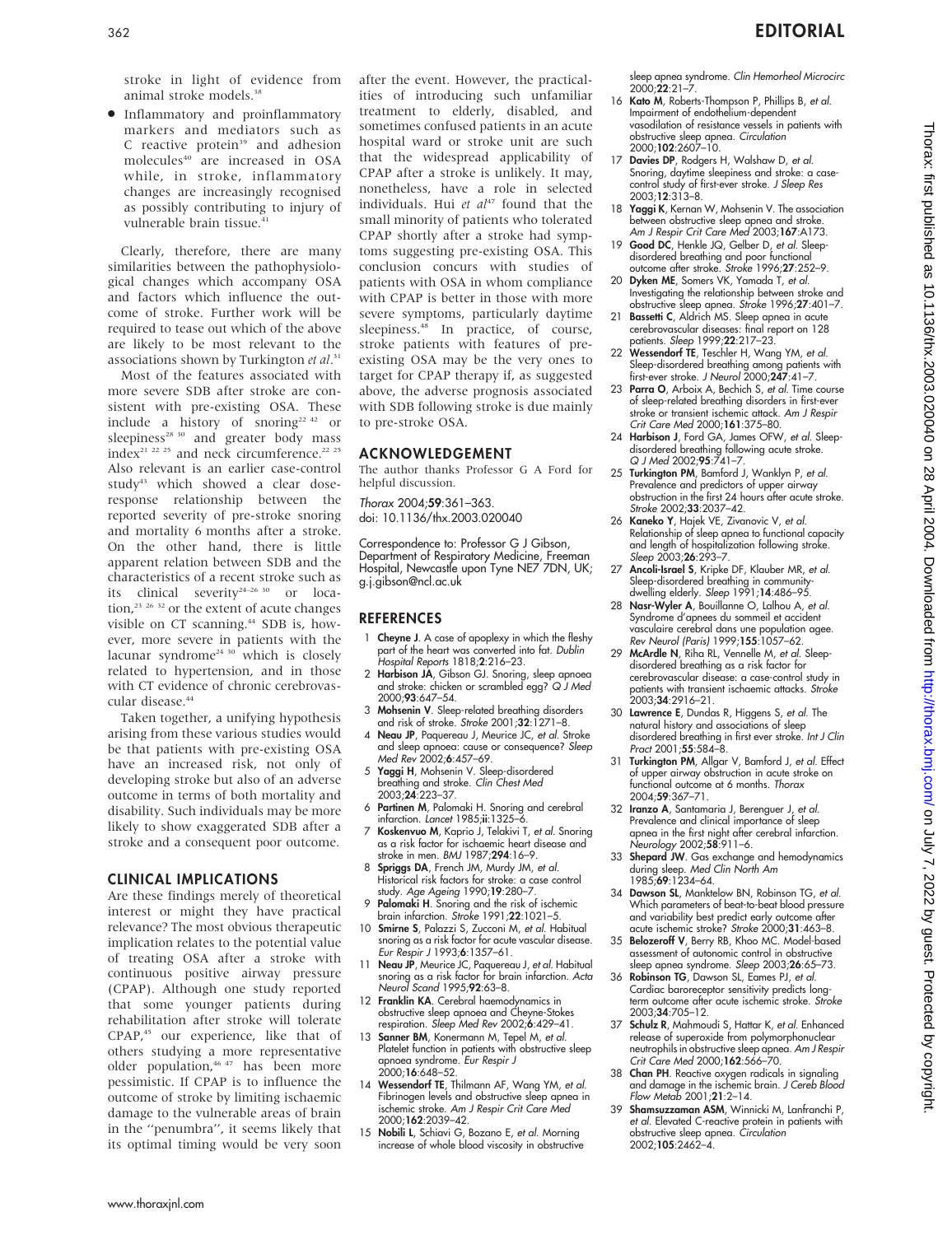# EDITORIAL <sup>363</sup>

- 40 Dyugovskaya L, Lavie P, Lavie L. Increased adhesion molecules expression and production of reactive oxygen species in leukocytes of sleep apnea patients. Am J Respir Crit Care Med 2002;165:934–9.
- 41 del Zoppo G, Ginis I, Hallenbeck JM, et al. Inflammation and stroke: putative role for cytokines, adhesion molecules and iNOS in brain response to ischemia. Brain Pathol 2000;10:95–112.
- 42 Cherkassky T, Oksenberg A, Froom P, et al. Sleep-related breathing disorders and rehabilitation outcome of stroke patients. A

## $\alpha_1$ -Antitrypsin deficiency

# $\alpha_1$ -Antitrypsin: more than just deficiency

# R A Stockley

Abnormal levels of  $\alpha_1$ -antitrypsin represent a syndrome of clinical disease entities, some relating to a deficiency while others reflect an overload

...................................................................................

.......................................................................................

arl-Bertil Laurell (1919–2001) was<br>
head of the Clinical Chemistry<br>
Department at Malmö General<br>
Heapital University of Jund Syndem head of the Clinical Chemistry Hospital, University of Lund, Sweden (1954–84) and continued working in the department until his death in 2001. He had an interest in the initial studies of protein biochemistry, and his early paper on electrophoresis studies of serum proteins led to the discovery of subjects with deficient bands in the  $\alpha_1$ globulin region.<sup>1</sup> This region showed the greatest inhibition of trypsin, and the major protein within the band became known as  $\alpha_1$ -antitrypsin. Having identified several subjects with a weak  $\alpha_1$ band seen on paper electrophoresis, Laurell and his research fellow Eriksson investigated the patients further. Three of the original five patients had severe early onset pulmonary emphysema suggesting a cause and effect.<sup>1</sup> For many years research focused on understanding the role of this protein in the pathogenesis of emphysema. Enzymes inhibited by  $\alpha_1$ -antitrypsin were shown to be capable of producing many of the pathological features of COPD including emphysema, mucous gland hyperplasia, and mucus secretion. Because most of the  $\alpha_1$ -antitrypsin in the lung is derived from the circulation by diffusion, low serum levels were associated with low lung concentrations. This resulted in insufficient amounts of  $\alpha_1$ -antitrypsin in the lung to protect the tissues from damage by the enzymes—predominantly neutrophil elastase—normally controlled by this inhibitor (the proteinase antiproteinase theory of emphysema).<sup>2</sup>

rospective study. Am J Phys Med Rehabil prospective<br>2003;**82**:452–5.

- 43 Spriggs DA, French JM, Murdy JM, et al. Snoring increases the risk of stroke and adversely affects prognosis.  $Q / Med$  1992;83:555–62.
- 44 Harbison J, Gibson GJ, Birchall D, et al. White matter disease and sleep-disordered breathing after acute stroke. Neurology 2003;61:959–63.
- 45 Wessendorf TE, Wang YM, Thilmann AF, et al. Treatment of obstructive sleep apnoea with nasal continuous positive airway pressure in stroke. Eur Respir J 2001;18:623–9.
- 46 Sandberg O, Franklin KA, Bucht G, et al. Nasal continuous positive airway pressure in stroke patients with sleep apnoea: a randomised treatment study. Eur Respir J 2001;18:630–4.
- 47 Hui DSC, Choy DKL, Wong LKS, et al. Prevalence of sleep-disordered breathing and continuous positive airway pressure compliance. Results in Chinese patients with first-ever ischemic stroke. Chest 2002;122:852–60.
- 48 McArdle N, Devereux G, Heidarnejad H, et al. Long-term use of CPAP therapy for sleep apnea/ hypopnea syndrome. Am J Respir Crit Care Med 1999;159:1108–14.

The role of serum deficiency in the emphysematous process led to the introduction of augmentation therapy with purified  $\alpha_1$ -antitrypsin in 1988. This was a logical approach leading to an increase in the serum and hence the lung concentrations of  $\alpha_1$ -antitrypsin to "protective'' levels. These studies resulted in ''deficiency'' being a pathological problem associated with lung disease and the outcome was that  $\alpha_1$ -antitrypsin deficiency became largely the domain of respiratory medicine.

However, in 1969 Sharp and colleagues recognised that subjects with the



Syndrome of  $\alpha_1$ -antitrypsin disorders

inflammatory process of vasculitides and panniculitis may also represent a failure to modulate inflammation as a result of low serum and tissue levels of  $\alpha_1$ -antitrypsin, in combination with other cofactors yet to be determined. Within the hepatocytes the  $\alpha_1$ -antitrypsin polymers cause inflammation that probably plays a role in the transient neonatal jaundice seen in 11% of individuals with Pi ZZ. In most this resolves, but in others childhood cirrhosis develops or the hepatic inflammation persists. Again, as yet undefined genetic or environmental factors may play a role in this persistent inflammation. With time, adult cirrhosis and hepatocellular carcinoma may occur, although the true incidence has yet to be determined.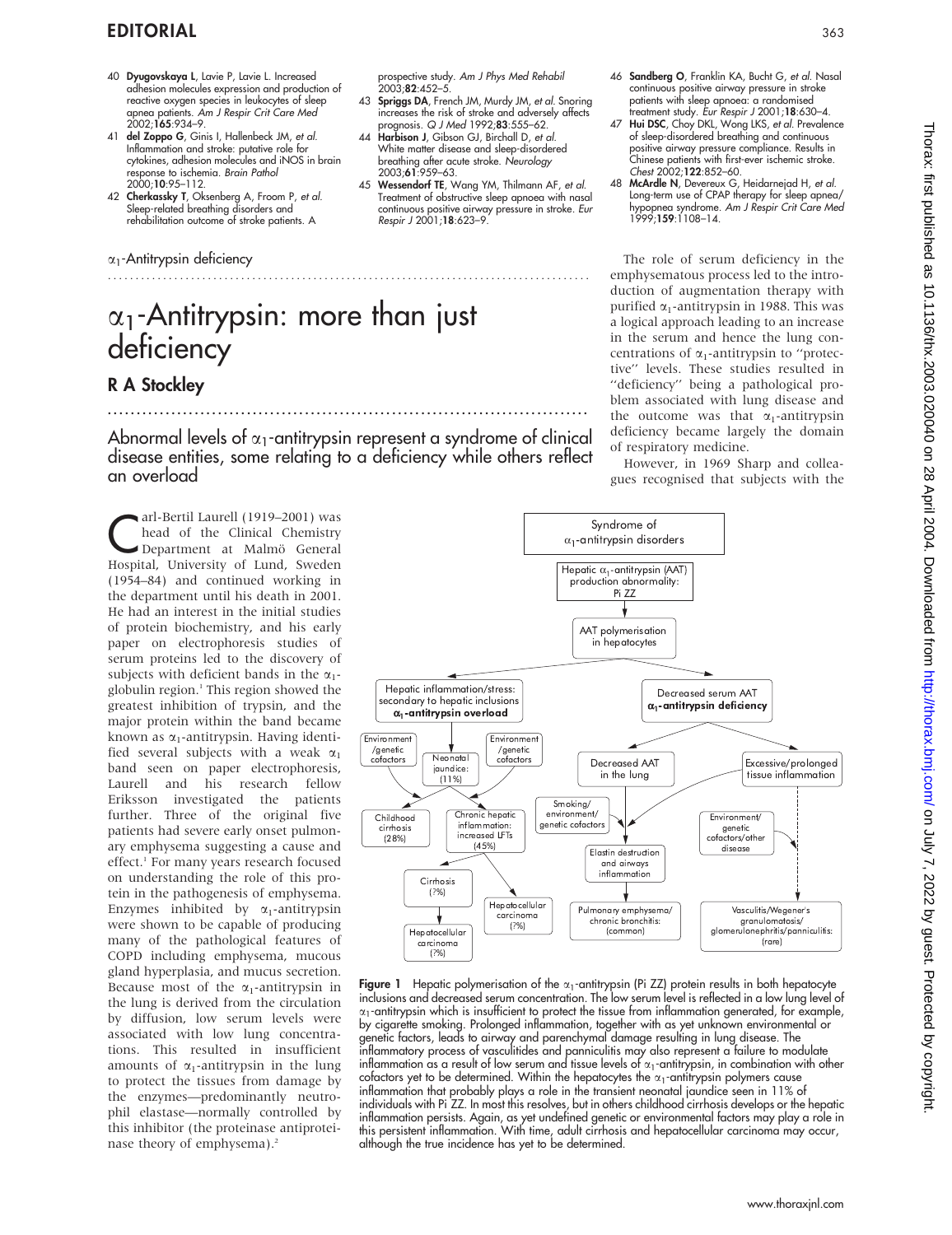commonest (Pi ZZ) serum deficiency had a relatively high frequency of liver disorders, including neonatal jaundice and cirrhosis.<sup>3</sup> Subjects were shown to have hepatocyte accumulation of  $\alpha_1$ antitrypsin which is thought to be the reason for hepatocyte damage. Thus, unlike the lung disease, the liver disease became recognised as an ''overload'' problem. Accumulation of  $\alpha_1$ -antitrypsin is the result of protein polymerisation, and the understanding of this process led to strategies to facilitate secretion and thereby protect the liver.<sup>4</sup>

With growing interest in the genetic nature of diseases and the clinical disorders associated with  $\alpha_1$ -antitrypsin abnormalities, many countries developed national registries. This has resulted in the discovery of other clinical conditions that are more frequent in individuals with Pi ZZ antitrypsin, including vasculitis,<sup>5</sup> Wegener's granulomatosis,<sup>6</sup> glomerulonephritis,<sup>7</sup> and panniculitis.<sup>8</sup> Thus, the condition is associated with many clinical disease entities and is more representative of a syndrome. These aspects are outlined in fig 1.

Although Pi ZZ has classically been referred to as a ''deficiency'', this does not explain all the facets of the diseases. Some relate to ''deficiency'' while others clearly reflect an ''overload''. Much has been learned since  $\alpha_1$ -antitrypsin "deficiency'' was recognised by Laurell 40 years ago. This syndrome of  $\alpha_1$ antrypsin disorders, and particularly the disparity between ''deficiency'' and "overload", has brought researchers together from many fields—including pulmonary, genetics, hepatology, nephrology, dermatology and rheumatology—to extend the understanding of  $\alpha_1$ -antitrypsin. Collaborative efforts are leading to strategies that both reduce the ''overload'' and overcome the ''deficiency'' which may resolve the many faceted nature of this genetic defect.

#### Thorax 2004;59:363–364. doi: 10.1136/thx.2004.023572

Correspondence to: Professor R A Stockley, Department of Medicine, Queen Elizabeth Hospital, Edgbaston, Birmingham B15 2TH, UK; r.a.stockley@bham.ac.uk

The author is a member of AIR (The Alpha<sub>1</sub> International Registry). This is based on an original concept suggested and refined by John **Humphries** 

## **REFERENCES**

- 1 Laurell C-B, Eriksson S. The electrophoretic  $\alpha$ -1globulin pattern of serum in a-1 antitrypsin deficiency. Scand J Clin Lab Invest 1963;15:132–40.
- 2 Gadek JE, Fells GA, Zimmerman RL, et al. Antielastases of the human alveolar structures. Implications for the protease-antiprotease theory of emphysema. J Clin Invest 1981;68:889–98.
- 3 Sharp HL, Bridges RA, Krivitt W, et al. Cirrhosis associated with alpha-1-antitrypsin deficiency: a previously unrecognized inherited disorder. J Lab Clin Med 1969;73:934–9.
- 4 Teckman JH, Qu D, Perlmutter DH, Molecular pathogenesis of liver disease in alpha-1-antitrypsin deficiency. Hepatology 1996;24:1504–16.
- 5 Donogue DJ, Guickian M, Blundell G, et al. Alpha-1-protease inhibitor and pulmonary haemorrhage in systemic vasculitis. Adv Exp Med Biol 1993;336:331-5.
- 6 Elzouki ANY, Segelmark M, Wieslander J, et al. Strong link between the alpha-1-antitrypsin PiZ allele and Wegener's granulomatosis. J Intern Med 1994:236:543-8.
- 7 Davis ID, Burke B, Freese D, et al. The pathologic spectrum of the nephropathy associated with alpha-1-antitrypsin deficiency. Hum Pathol 1992;23:57–62.
- 8 Rubinstein HM, Jaffer AM, Kudrna JC, et al. Alpha-1-antitrypsin deficiency with severe panniculitis: report of two cases. Ann Intern Med 1977;86:742–4.

# BTS guidelines for pneumonia

# 2004 update of BTS pneumonia guidelines: what's new?

.......................................................................................

# J T Macfarlane, D Boldy

# An update of the BTS guidelines for the management of community acquired pneumonia in adults

me B1S guidelines for the manage-<br>
ment of adult community acquired<br>
pneumonia (CAP), published in<br>
December 2001, assessed relevant evihe BTS guidelines for the management of adult community acquired pneumonia (CAP), published in dence published up to  $2000<sup>1</sup>$  An update summarising more recent available evidence up to 2003 has just been published on the BTS website (www.britthoracic.org.uk/guidelines) using an identical search assessment and appraisal system. Minor additions or changes have been made in the sections on aetiology (related to nursing home acquired pneumonia), general investigations (use of C reactive protein and oximetry), general management, and vaccination strategies. The more important changes have been in the recommendations for the microbiological investigation of CAP, severity assessment, discharge planning, and antibiotics. At present these guidelines do not include information on severe acute respiratory syndrome (SARS), for which an updated specific guideline is available on the BTS website to help clinicians with case definition and management and will shortly be published in the Journal of Infection.

...................................................................................

## IMPORTANT CHANGES TO 2001 BTS GUIDELINES ON CAP MANAGEMENT

Microbiological investigation Several studies have provided further evidence that the overall sensitivity of blood and sputum cultures in CAP is low, particularly for patients with nonsevere CAP and no co-morbid disease and for those who have received antibiotic treatment before admission.<sup>2-5</sup> This has led to a changed recommendation

that blood cultures may be omitted in a patient with no severity indicators or co-morbid disease providing the diagnosis of CAP has been definitely confirmed. The latter condition is important, particularly when dealing with a febrile patient where the site of infection is not clear and blood cultures can be very useful. The value of rapid legionella urine antigen testing was clearly demonstrated in a large outbreak of Legionnaires' disease in Holland, which found that early antibiotic management of patients could be guided by the results of rapid testing, resulting in improved outcome both in mortality and need for intensive care.<sup>6</sup> Outside the epidemic situation there is also evidence that early detection of urine legionella antigen can positively influence management of sporadic cases of legionella pneumonia.<sup>7</sup> This is an important message as there is growing evidence that delays in appropriate antibiotics adversely affect the outcome of pneumonia, particularly with legionella infection. Similarly, pneumococcal urine antigen tests have reported significantly greater sensitivity rates than routine blood or sputum cultures.<sup>8</sup> 9 Both legionella and pneumococcal urine antigen testing are recommended for severe pneumonia, together with a rapid reporting service for legionella urine antigen for all hospitals admitting patients with CAP.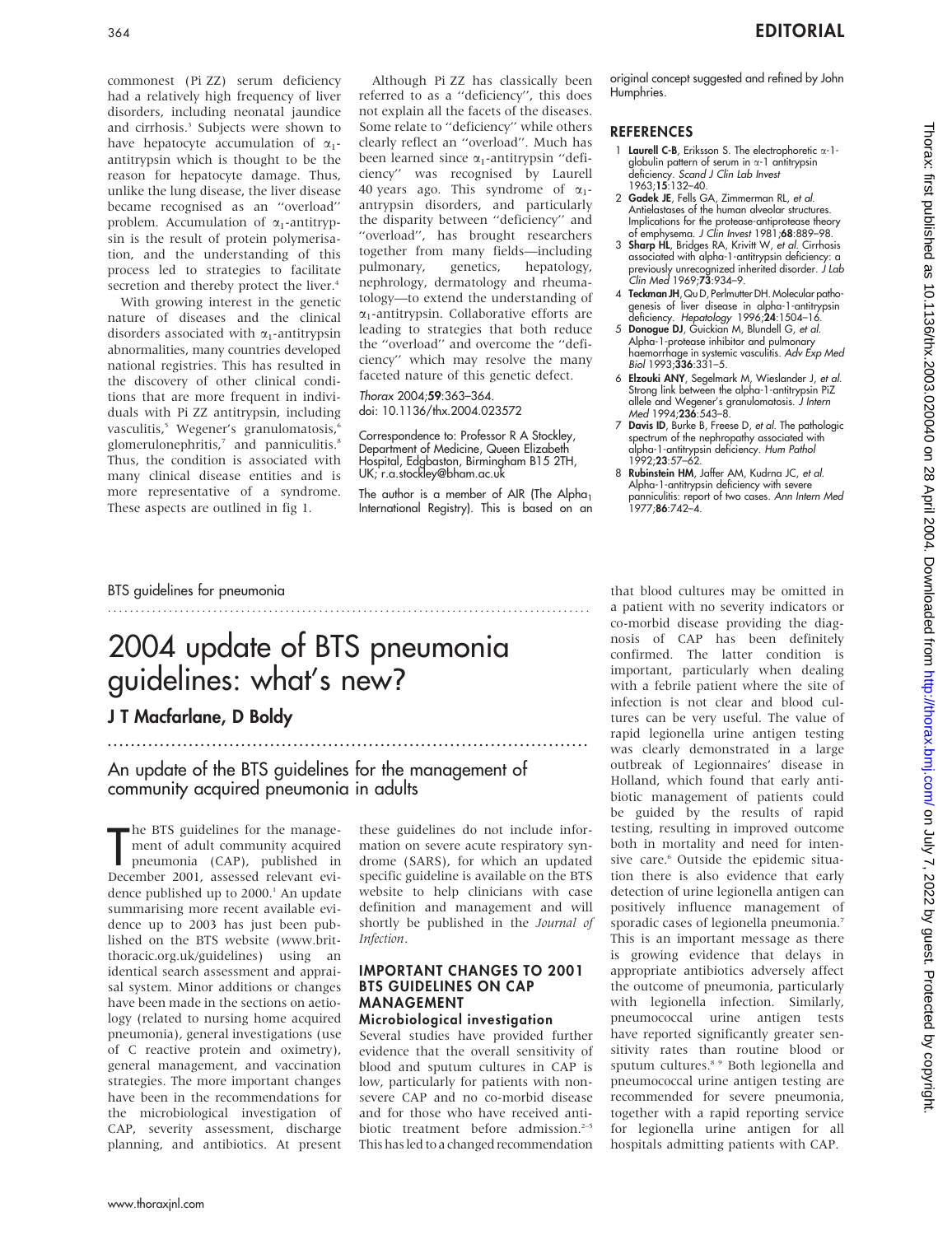### Severity assessment

Severity assessment remains the key to deciding the site of care (whether at home, in a medical ward, or critical care ward) and guiding both general management and antibiotic treatment. The severity assessment tool recommended in the 2001 BTS CAP guidelines<sup>1</sup> was an amalgamation of aspects of the Fine pneumonia severity index (PSI),<sup>10</sup> the modified BTS severity criteria described in the 1993 BTS CAP guidelines. $11$  and other adverse prognostic features published in the literature, and resulted in a rather cumbersome and non-memorable two step assessment process based on core, additional, and pre-existing adverse prognostic features. A recently published international study<sup>12</sup> derived and tested a simpler severity assessment tool, the CURB-65 score, with a six point scale (0–5)—one point for each of Confusion, Urea  $>7$  mmol/l, Respiratory rate  $\geq$ 30/min, low systolic (<90 mm Hg) or diastolic ( $\leq 60$  mm Hg) **B**lood pressure, and age  $\geq 65$  years—based on information available at the initial hospital assessment. Patients could be stratified into three groups according to increasing risk of mortality, hence adding support to clinical judgement regarding the need for hospital admission or intensive care management. Patients with a CURB-65 score of 3 or more are at high risk of death and should be managed as having severe pneumonia, those with a score of 2 are at some increased of risk of death and should be considered for short stay inpatient treatment or hospital supervised outpatient treatment, and those with a score of 0 or 1 are at low risk of death and may be suitable for home treatment. Both the BTS Pneumonia Guidelines Committee and the BTS Standards of Care Committee recommended adopting this revised severity assessment tool for the 2004 CAP update because of the more robust evidence, a single step assessment (compared with the current two step model), and a simpler algorithm to remember. Further prospective studies are needed to assess the true value of this newly adopted assessment tool, both in hospital and also in the community where a similarly predictive tool omitting the blood urea result (the CRB-65 score) can also be simply calculated.

### Use of non-invasive ventilation

Non-invasive ventilation (NIV) plays a key role in the management of ventilatory failure in patients with chronic obstructive pulmonary disease, and several studies have reported that provision of NIV in patients with severe CAP can lead to initial improvement.<sup>13-15</sup> However, as over half of these patients later deteriorate and require intubation, this has led to the recommendation that, for CAP, trials of NIV should only occur in an appropriate critical care setting.<sup>16</sup>

### Discharge planning

A recent North American prospective multicentre study<sup>17</sup> identified clinical factors that were useful in deciding whether a patient with CAP was sufficiently stable to be discharged from hospital. The presence of two or more features of clinical instability (based on temperature, heart rate, respiratory rate, blood pressure, oxygen saturation, mental status, and oral intake) predicted a significant chance of re-admission or mortality. It is recommended that this assessment is considered when planning for discharge.

### **Antibiotics**

Moxifloxacin has joined levofloxacin as the only licensed newer fluoroquinolones recommended for CAP in the UK, although the use of moxifloxacin is limited as it is not licensed for use in severe pneumonia, nor is it available in a parenteral formulation in the UK. As before, new fluoroquinolones are not recommended as first line agents or for community use for pneumonia, but can provide a useful alternative in selected hospitalised patients with CAP.<sup>18 19</sup>

## FUTURE PRESENTATION OF GUIDELINE UPDATES

Like the 2001 guidelines, the update does not cover economic or quality assessment of CAP care—an area which is becoming increasingly important for audit and clinical governance<sup>20</sup> and will probably need to be included in future updates.

One challenge has been how to present updates of BTS guidelines. Various models are possible. In December the Infectious Diseases Society of America published the 2003 update of their 2000 guidelines on the management of CAP as a stand alone article on both their website and in Clinical Infectious Diseases<sup>21</sup>—a table summarising both the recommendations of 2000 and also the new recommendations for 2003 (printed in bold). For this update the BTS is using a web based article linked to a pdf document of the full 2001 guidelines available from the BTS website. It is expected that readers will download and view both documents together, but feedback will be welcome to guide the BTS in the best way of presenting future updates for its numerous published clinical guidelines. Ultimately, dissemination of the guideline will require respiratory physicians

to inform and educate their colleagues, both in hospital and primary care. It is hoped that these few important recommendations will be incorporated easily into clinical practice.

### ACKNOWLEDGEMENTS

The authors thank the other members of the BTS Pneumonia Guidelines Committee for their hard work and enthusiasm in preparing the update: Dr T Boswell, Dr G Douglas, Professor R Finch, Dr W Holmes, Dr D Honeybourne, Dr Wei Shen Lim, Ms P Morley, Dr D Nathwani, Dr M Woodhead, Professor J Wyatt (declarations of interest are published at the end of the 2004 update document available on www.brit.thoracic.org. uk/guidelines); also to Jo Moon and Sheila Edwards for excellent help with preparing the update for presentation on the BTS website.

Thorax 2004;59:364–366. doi: 10.1136/thx.2004.024992

......................

Authors' affiliations J T Macfarlane, Chairman of the BTS Pneumonia Guidelines Committee, Nottingham City Hospital, Nottingham NG5 1PB, UK

D Boldy, Chairman of the BTS Standards of Care Committee, Pilgrim Hospital, Boston PE21 9QS, UK

Correspondence to: Dr J T Macfarlane, Nottingham City Hospital Nottingham NG5 1PB, UK; jmacfar1@ncht.trent.nhs.uk

### REFERENCES

- 1 Macfarlane JT, Boswell T, Douglas G, et al. BTS guidelines for the management of community acquired pneumonia in adults. Thorax 2001;56(Suppl IV):iv1–64.
- 2 Theerthakarai R, El-Halees W, Javadpoor S, et al. Nonvalue of the initial microbiological studies in the management of nonsevere communityacquired pneumonia. Chest 2001;119:181–4.
- 3 Ewig S, Schlochtermeier M, Goke N, et al. Applying sputum as a diagnostic tool in
- pneumonia. Chest 2002;121:1486–92. 4 Waterer GW, Wunderink RG. The influence of the severity of community-acquired pneumonia on the usefulness of blood cultures. Respir Med 2001;95:78–82.
- 5 Campbell SG, Marrie TJ, Ansley R, et al. The contribution of blood cultures to the clinical management of adult patients admitted to the hospital with community-acquired pneumonia. Chest 2003;123:1142–50.
- 6 Lettinga KD, Verbon V, Weverly GJ, et al. Legionnaires' disease at a Dutch flower show: prognostic factors and impact of therapy. Emerg Infect Dis 2002;8:1448–54.
- 7 Lim WS, Macfarlane JT, Boswell TCJ, et al. Study of community acquired pneumonia aetiology (SCAPA) in adults admitted to hospital: implications for management guidelines. Thorax 2001;56:296–301.
- 8 Murdoch DR, Laing RTR, Mills GD, et al. Evaluation of a rapid immunochromatographic test for detection of Streptococcus pneumoniae antigen in urine samples from adults with community-acquired pneumonia. *J Clin Microbio*<br>2001;**39**:3495–8.
- 9 Farina C, Arosio M, Vailati F, et al. Urinary detection of Streptococcus pneumoniae antigen for diagnosis of pneumonia. Microbiologica  $2002.25.259 - 63$
- 10 Fine MJ, Singer DE, Hanusa BH, et al. Validation of a pneumonia prognostic index using the MedisGroups Comparative Hospital Database. Am J Med 1993;94:153-9.